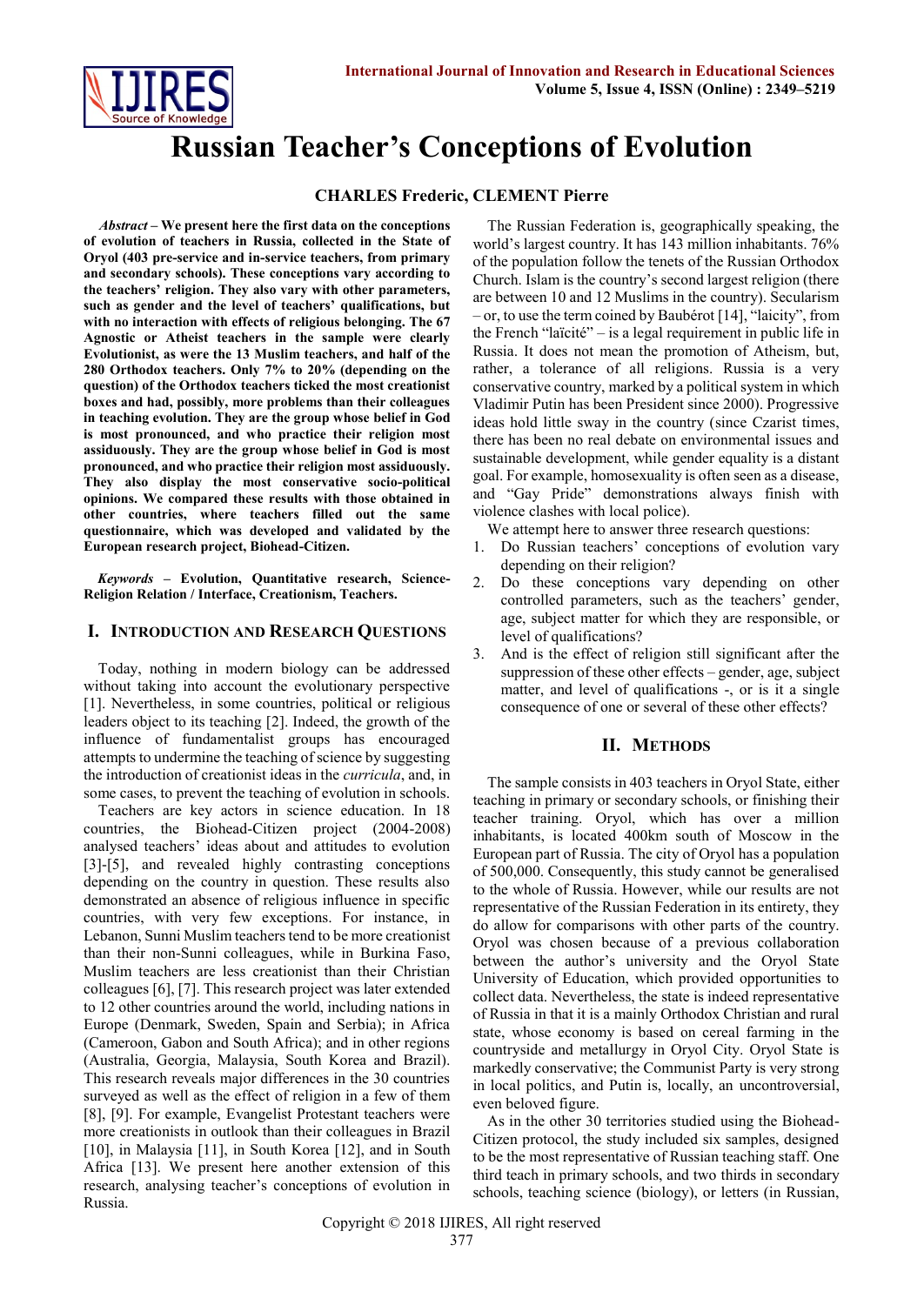

the national language) to 11-18 year olds. Within each third, half the teachers are in-service, and the other half is completing their teacher training. The six samples are:

- (1) InB: In-service teachers of Biology in Secondary Schools.
- (2) InL: In-service teachers of Russian Language in Secondary Schools.
- (3) InP: In-service teachers in Primary Schools.
- (4) PreB: Pre-service teachers of Biology in Secondary Schools.
- (5) PreL: Pre-service teachers of Russian Language in Secondary Schools.
- (6) PreP: Pre-service teachers of Primary Schools.

Table 1 indicates the number of teachers who filled out the questionnaire for each of these six categories.

| gacomonium e foi cach of mese sin calendrico. |      |      |      |      |      |      |  |  |
|-----------------------------------------------|------|------|------|------|------|------|--|--|
|                                               | InB  | InL  | InP  | PreB | PreL | PreP |  |  |
| Number of<br>Teachers                         | 59   | 142  | 105  | 18   | 58   | 21   |  |  |
| $\%$                                          | 14,6 | 35,2 | 26,1 | 4,5  | 14,4 | 5.2  |  |  |

Table 1. Composition of the six samples.

Teachers completed a questionnaire developed and validated by the Biohead-Citizen project and presented in the project's final report [15]. Here, we primarily use the 15 questions about evolution, 6 of them opposing creationist and Evolutionist values, 2 relating to teleological evolution (Finalism), and the other 7 related to knowledge of the processes of evolution. We also use the 17 questions about personal information regarding individual teachers: gender, age, subject matter, level of qualifications, religion, degree of belief in God and the practice of a particular religion, and political and social opinions.

The teachers filled out the questionnaire in their school, or at the end of their courses at Oryol State University. In each case, participants remained anonymous. The data was then entered in an Excel file that was later analysed in France.

The statistical analysis was conducted by a statistician using the free software "R", primarily the "ADE 4" package (R Development Core Team, 2006). In order to answer research questions 1, 2 and 3, we used between-class analyses [16], [17] to discriminate between religions (Question 1) or between the other controlled parameters (Question 2). A Monte Carlo permutation test [18] was also used to gauge whether or not the difference between the groups was significant. This randomisation test randomly attributes a religion to each teacher. A thousand (1,000) permutations were effected and the differences between teachers in regard to their attitudes to religion were compared to the 1,000 differences obtained randomly. To answer Question 3, we used PCAOIV (Principal Component Analysis of the Orthogonal Instrumental Variables) [19], taking into account the 15 questions associated with evolution after suppressing the significant effects of controlled parameters other than religion. The objective here was to see whether the religion effect was still significant or was just one consequence of another significant effect.

# **III. RESULTS**

# A. *The Effect of Religions*

To answer Research Question 1 on the religion effect, we first present Table 2, describing the religion declared by the teachers in the sample.

|                                                | $AGN=$<br>Agnostic<br>or Atheist | $MUS =$<br>Muslim | $ORT =$<br>Orthodox | $NR =$<br>Don't<br>want to<br>answer |
|------------------------------------------------|----------------------------------|-------------------|---------------------|--------------------------------------|
| Number of<br>teachers                          | 67                               | 13                | 280                 | 43                                   |
| $\frac{0}{0}$                                  | 16,6                             | 3,2               | 69,5                | 10,7                                 |
| $%$ of<br>teachers who<br>ticked a<br>religion | 18,6                             | 3.6               | 77,7                |                                      |

Table 2. Religion declared by teachers.

Only 43 teachers ticked the "I don't want to answer" box. 77.7% of the other teachers in the sample declared themselves Orthodox, a figure very similar to the percentage of Orthodox Christians in the Russian Federation as a whole (76%). Only 3.6% of the teachers in the sample declared that they were Muslim (as opposed to 7% in the country as a whole). The other 18.6% ticked the Agnostic or Atheist box. It can be observed that Oryol State generated percentages similar to those of the Russian Federation as a whole.

The between-class analysis highlights significant differences associated with the teachers' respective religions. Nearly 80% of the total variance is related to Component 1, which is the horizontal axis of Figures 1(b) and 1(c). Each point of Figure 1(b) represents a teacher's conceptions of evolution, and is related to the centre of gravity of his/her religion. Teachers' conceptions of evolution mainly differ among this horizontal axis: the most strongly evolutionist conceptions are located on the left, with the most creationist ones on the right (Figure 1(c)). Most of the creationist answers to Items B48, B28, A64 and A62 are located on the right. Conceptions relating to Finalism and to knowledge of the processes of evolution (the other items) have less weight on Axis 1. This axis opposes on the right (Creationist Pole) the Orthodox group, and on the left (Evolutionist Pole) the other groups, i.e. Agnostic/Atheist (AGN), Muslim (MUS), and those who did not want to declare a religion (NR).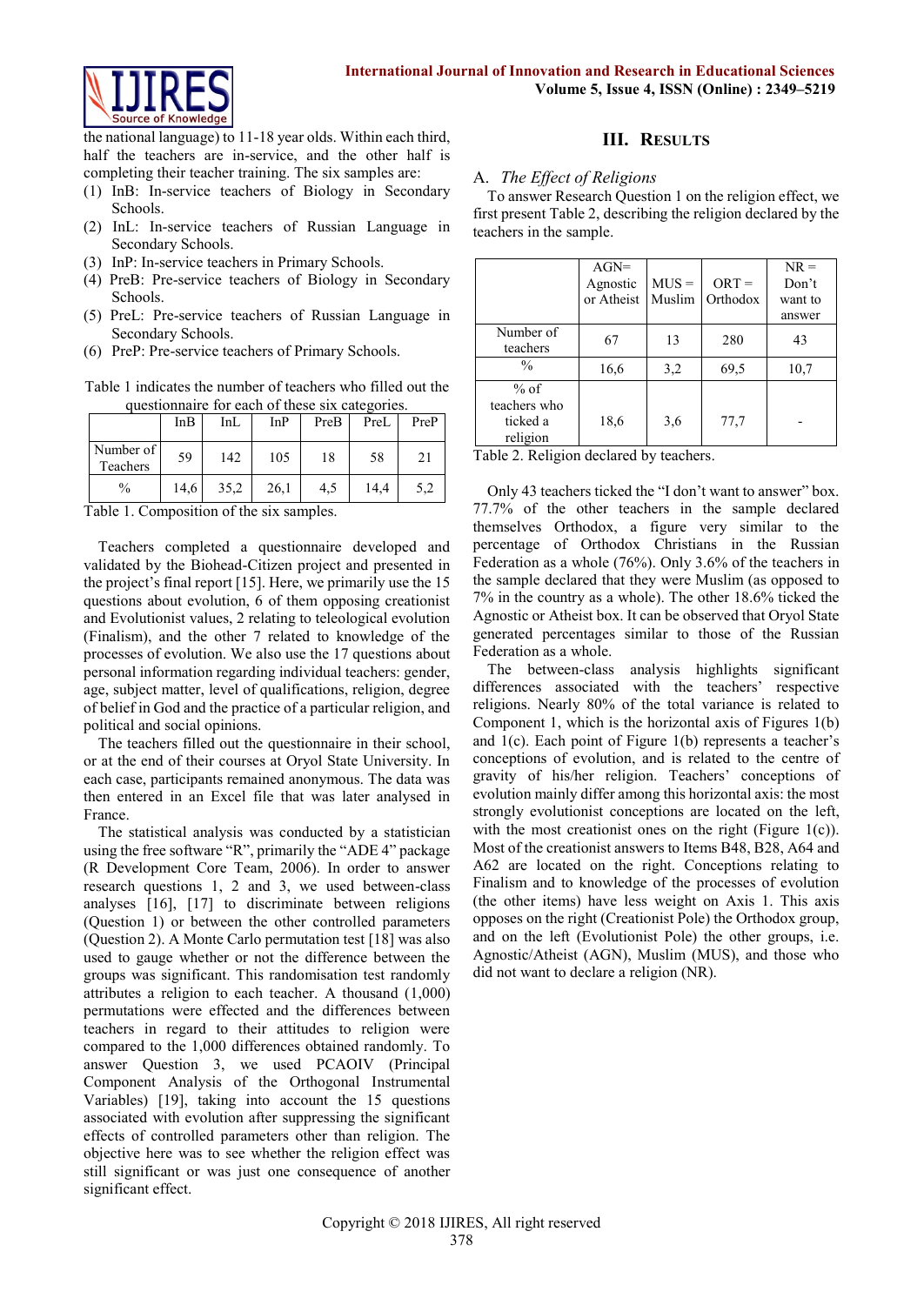



**C**

Fig. 1. Between-Class Analysis differentiating the groups of teachers defined by their declared religion ( $\text{ORT}$  = Orthodox, AGN = Agnostic or Atheist, MUS = Muslim, NR = I don't want to answer).

The answers to Questions A64 and B28 (Figures  $2 \& 3$ ) are very similar; the first is related to the origin of life, the second to the origin of mankind. In both, there are four statements; the first two are clearly evolutionist (the first of these is more dogmatic than the second), while the fourth is clearly Creationist. The third statement is both Evolutionist and Creationist, accepting the natural processes of evolution, but considering that God governs them.

In regard to Question A64 (Figure 2), nearly all the Agnostic/Atheist and Muslim teachers ticked Boxes 1 or 2, while only 50% of Orthodox teachers ticked those boxes. Agnostic/Atheist and Muslim teachers provided clearly evolutionist answers, while 50% of Orthodox teachers provided creationist answers.





**A64**. **Which of the following four statements do you agree with the most?** (Tick only **ONE** answer)

- П It is certain that the origin of life resulted from natural phenomena.
- $\Box$ The origin of life may be explained by natural phenomena without considering the hypothesis that God created life.
- $\Box$ The origin of life may be explained by natural phenomena that are governed by God.
- It is certain that God created life.  $\Box$

The same trends emerge from the answers to Question B28 on the origin of humanity. But in this instance, in the three groups who have declared a religion, a majority of teachers ticked Box 3 (Evolutionist and Creationist). Indeed, 12% of Agnostic/Atheist teachers ticked this box; for them, the origin of humanity is a little more mysterious than the origin of life. Half of the Orthodox teachers in the sample ticked a creationist proposition, whereas most Agnostic/Atheist teachers ticked an evolutionist proposition.

Question A62 (Figure 4) is also related to the origin of humanity, but this time in a different sense. Teachers are asked to tick three boxes concerning ideas relating to humankind's origins, among six phrases (three concerning Evolution, and three concerning Creationism). The answers clearly demonstrate the same trends as in Figure 3, with fewer than 20% of Agnostic/Atheist teachers ticking one or two Creations expressions, probably due to the fact that they recognise their cultural importance. It should be observed that none of the 13 Muslim teachers from the region ever ticked a Creationist box.



Fig. 3. Teachers answers, grouped by their declared religion, to Question B28:

## **B28. Which of the following four statements do you agree with most?** Select **ONLY** one sentence:

- It is certain that the origin of humankind is to be found  $\Box$ in evolutionary processes.
- Human origin can be explained by evolutionary  $\Box$ processes without considering the hypothesis that God created humankind.
- $\Box$ Human origin can be explained by evolutionary processes that are governed by God.
- It is certain that God created humankind.  $\Box$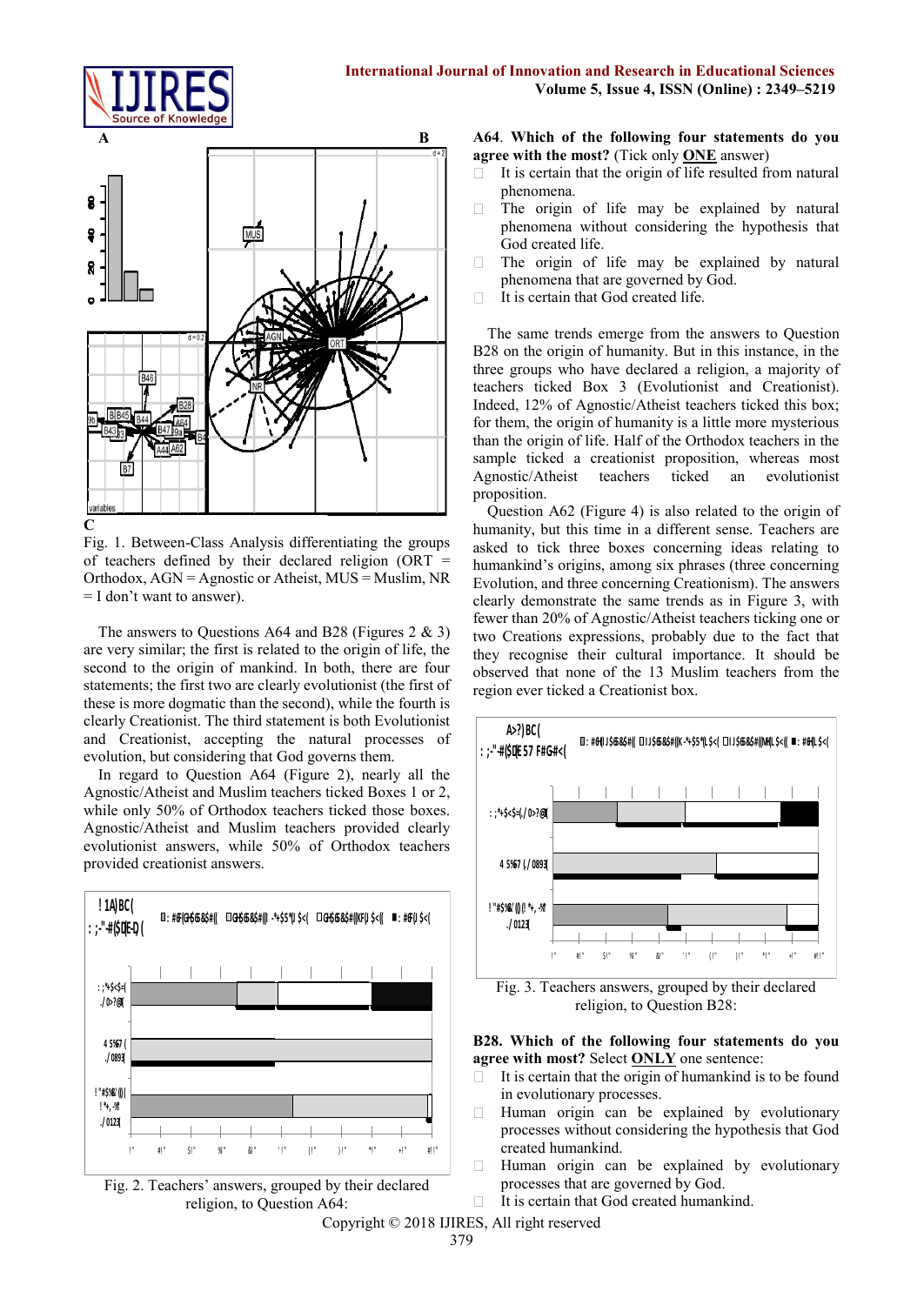

## **International Journal of Innovation and Research in Educational Sciences Volume 5, Issue 4, ISSN (Online) : 2349–5219**



Fig. 4. Teachers' answers, grouped by their declared religion, to Question A62:

# **A62**. **In the list below, tick the THREE expressions that you think are the most strongly associated with the origins of humankind.**

- Adam and Eve  $\square$  Australopithecus  $\square$  Creation
- $\Box$ Evolution  $\Box$  God  $\Box$  Selection

Seven questions (B42 to B48) concerned the processes of species evolution. One of these processes (B48) concerned the importance of God, and the answers (Figure 5) display the same trends as the three preceding questions; only 7% of Orthodox teachers ticked the "No importance at all" box, while 100% of the 13 Muslim teachers, and 78% of Agnostic/Atheist teachers ticked that box. It should be noted that 22% of those teachers (probably some of the Agnostic teachers) ticked "Great importance". Once again, we can underline the difference between Muslim and Orthodox teachers – the first accord no importance to the role of God in evolution, the second accord some importance.







The other questions related to processes of species evolution that had only a small impact on explanations of differences between declared religions (Figure 1(c)). Figure 6 illustrates answers about the importance of natural selection: all the Agnostic/Atheist, and all the Muslim teachers' ticked the "Great importance" box, as did 73% of Orthodox teachers. Nevertheless, 7% of Orthodox teachers ticked "No importance at all", while 20% ticked "Some importance".



Fig. 6. Teachers' answers, grouped by their declared religion, to the question B43:

**Indicate your evaluation of the importance of the following factors in species evolution** (tick only **ONE** box for each line): **Natural Selection**

#### B. *Group, Gender Age and Education Effects*

The goal of research questions 2 and 3 is not to analyse these other effects – group, gender, age and education - but merely to identify them with a view to ascertaining whether or not the religion effect is partially or totally a consequence of these other effects.

We sampled six categories of Pre-Service and In-Service teachers (Table 1). A between-class analysis completed by a randomisation test revealed significant differences among the six groups, most of them relating to the different levels in the teachers' knowledge of the processes of evolution, as well as of questions relating to Finalism. Biology teachers (InB and PreB) are more familiar than their colleagues with the importance for evolution of processes like natural selection and chance. Over 80% of biology teachers totally disagree with the Finalist proposition (A44 "The emergence of the human species (*Homo sapiens*) was the aim of the evolution of living species"), while fewer than 40% of their colleagues did. Moreover, some language teachers ticked the radical creationist proposition for the origin of humankind (25% of InL and 7% of PreL), and for the origin of life (respectively 20% and 35%), while none of the biology teachers or primary school teachers in our sample ticked that box.

85.1% of the total sample was made up of female teachers. Indeed, the gender effect was significant, particularly in terms of a number of questions relating to knowledge and Finalism. For example, not a single man in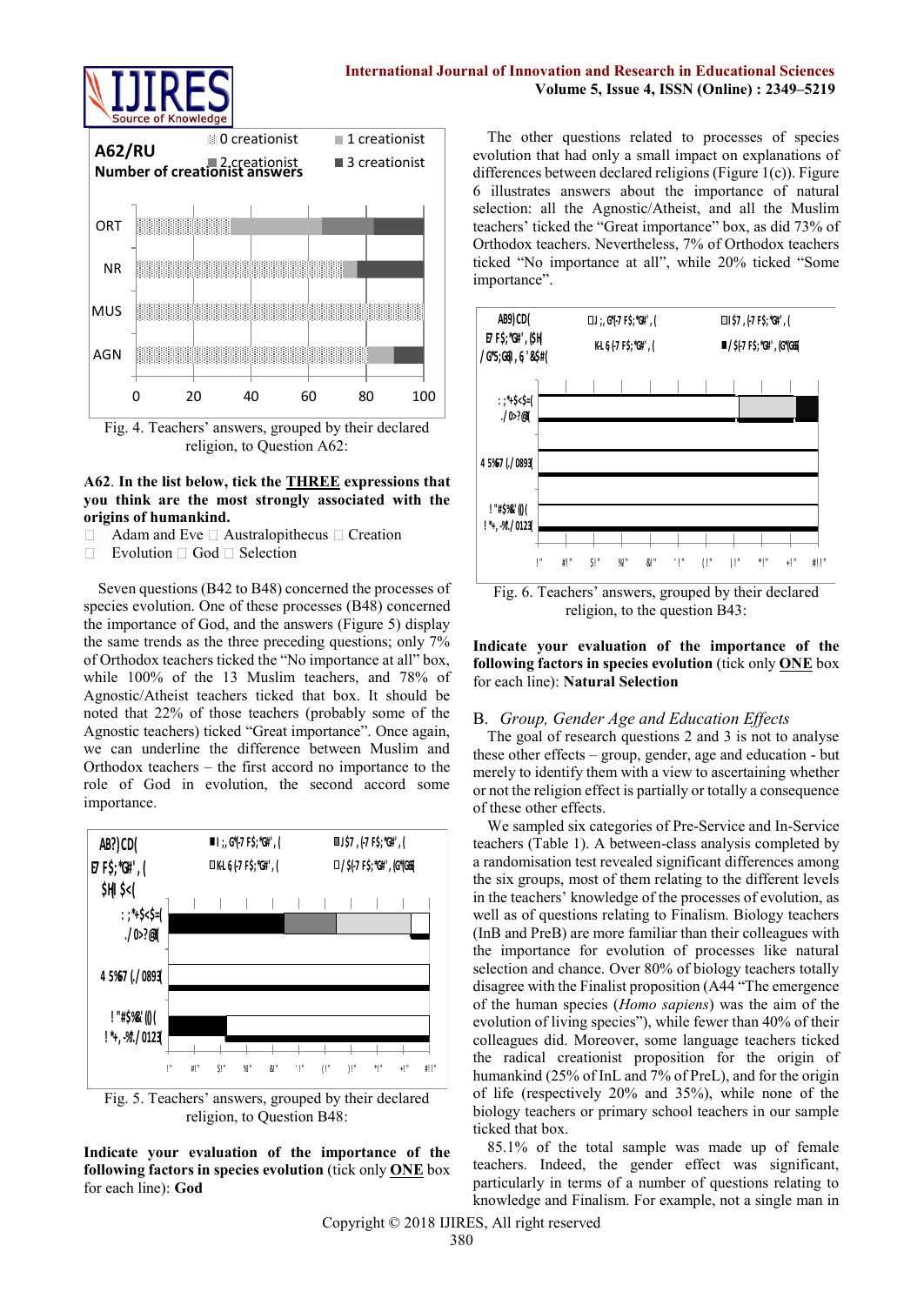

the sample (as opposed to 39% of women) entirely agreed with the proposition: "The emergence of the human species (*Homo sapiens*) was just as improbable as the emergence of any other species" (Question A33).

The effect of the age of members of the sample was also significant in terms of questions relating to knowledge of the processes of species evolution, and, in particular, to the two questions (A33 and A44) relating to Finalism (teleological evolution associated with the emergence of mankind). For instance, teachers of between 35 and 40 years old disagreed more than their colleagues with the Finalist proposition (A33).

Another significant effect is associated with the "level of teachers' qualifications" (the number of years they have attended university). This effect is also linked to questions of knowledge, as well as to creationist conceptions (origin of humanity, origin of life). For instance, in answering Question A62 (including a number of creationist expressions, see Figure 4), 40% of teachers who had attended university for three years selected three creationist expressions. This figure was 3% for teachers who had attended university for one or two years, and 10% for teachers who had spent four or more years at university.

All these effects are potentially linked. For example, taking into account the fact that a majority of Orthodox teachers spent three years at university, it is possible that their creationist ideas are more closely linked to their time in tertiary education than to their religion. Reciprocally, if the teachers who trained at university for three years are more Orthodox than their colleagues, this effect of the length of their training can be seen as a variable.

To answer this question, we conducted a PCAOIV, analysing whether the differences between the three religions declared by the teachers were still significant after the suppression of the other significant effects: the six samples (Table 2), gender, age and the number of years spent at university during their training. The result of this analysis, completed by a randomisation test (Monte Carlo) shows that the difference between declared religions is still clearly significant ( $p<0.0001$ ). This conclusion is mainly derived from the answers to the same questions already identified from Figure 1: the origin of life (A64, Figure 2), the origin of humanity (B28, Figure 3 and A62, Figure 4), B48 (Figure 5) and also – even though this factor has less impact – the importance of natural selection (B43, Figure 6).

In conclusion, the effect of the teachers' religion is not a unique consequence of an unequal distribution of the other significant parameters within the three religions. We also demonstrated that two of the other effects (gender and level of qualifications) are still significant after the suppression of the other significant effects (including religion). Those effects will be analysed in future articles.

# **IV. DISCUSSION**

# A. *Muslim and Orthodox Teachers*

The study is the first analysis based on Russian teachers' conceptions of evolution. It reveals significant differences in attitudes associated with the declared religions of the teachers in the sample.

Not surprisingly, as in other countries in which the same research was carried out [20], [21], all the Agnostic/Atheist teachers were clearly evolutionist. Nevertheless, in regard to the origin of humanity, 12% of them are both Evolutionist and creationist, ticking Box 3 of Question B28 (Figure 3). The same teachers also ticked three creationist expressions associated with the origin of humanity (Question A62, Figure 4) and a little more (22%) gave great importance to the role of God in the evolution of species (Question B48, Figure 5). Memories of this minority of teachers are probably Agnostic, finding their place among the 67 Agnostic/Atheist teachers. For them, the mystery of the origin of humanity or of the evolution of species evolution can be linked to God.

The answers provided by the 13 Muslim teachers were all clearly Evolutionist, as were the conceptions of their Agnostic or Atheist colleagues. This is a very interesting result, in that most of the Muslim teachers who answered this questionnaire in other countries were clearly creationist, especially those in Algeria, Tunisia, Morocco, Senegal and Lebanon [22]. Even in France and Scandinavia, where the same small number of Muslim teachers (11 and 13, respectively) filled out the questionnaire, about one third of them were radical creationists, while the other third displayed both evolutionist and creationist attitudes. In order to ascertain whether or not this interesting result applies to other Muslim teachers, we will enlarge our inquiry to a Russian region with a larger Muslim population. Nevertheless, it should be noted that our result is coherent with the percentage of the population holding evolutionist views in Kazakhstan, a former Soviet republic, where only 28% of the people believe that evolution is false [23]. The results display even more pronounced Evolutionist attitudes in the 13 Russian Muslim teachers in our sample; perhaps this is because Russian teachers are more evolutionist than the Muslim Russian population at large, or because Muslim Russians have more evolutionist attitudes than Muslims in other countries. We will soon find a solution to this problem by means of new complementary data.

Nevertheless, 77.7% of our sample was made up of Orthodox teachers. Our results show pronounced differences in their conceptions. As shown in Figure 1b, about half of those displayed mainly evolutionist attitudes, while the other half revealed preponderantly creationist views. Figures 2 and 3 show that about 50% of them are clearly evolutionist in terms of their attitudes to the origin of life, and that 14% of them are evolutionist in regard to the origin of humanity (Figure 3). Finally, compared to Orthodox teachers who filled out the same questionnaire in other countries [24]-[26]. Russian Orthodox teachers are clearly more evolutionist in outlook than those in Lebanon, Georgia, Romania, and Cyprus, but a little less so than those in Serbia [27]. This confirms the importance of the sociocultural context of individual countries. Although these teachers all belong to the Orthodox faith, their conceptions of evolution vary widely from one country to another.

We also carried out a Co-Inertia Analysis [28] in order to compare two PCAs (Principal Component Analyses)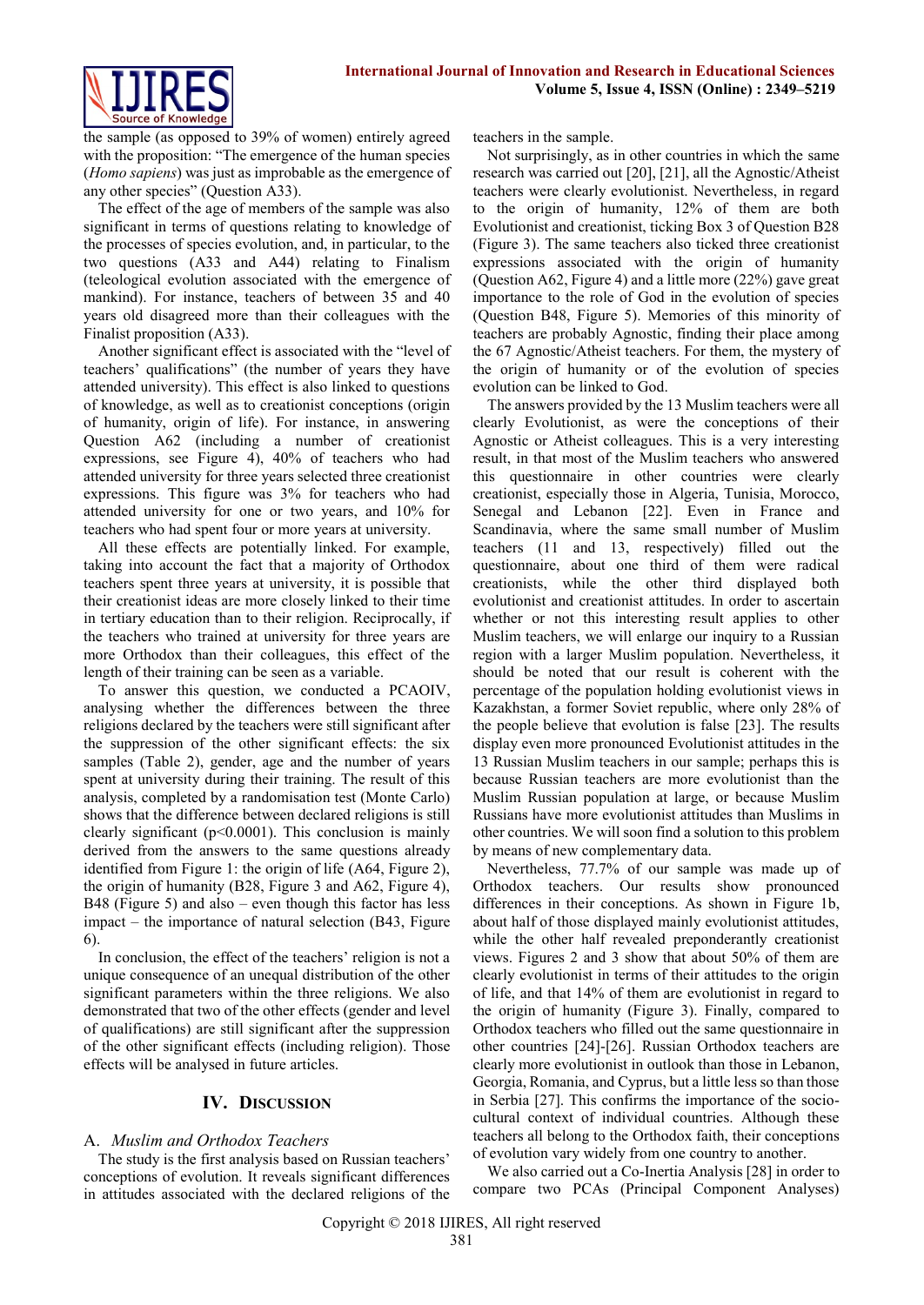

obtained from two sets of questions, one relating to evolution, and the other to personal, political, and religious opinions. This analysis revealed that the Orthodox teachers with the most clearly creationist views are those whose belief in God is strongest, who practice their religion most assiduously, and who have the most conservative sociopolitical opinions. They tend to be against the separation of politics and religion, and of science and religion. Furthermore, they tend to be more in favour of private rather than public structures (health, pensions, schools), to be against immigration, and to question the use of government funds to provide poor people with health services. This may appear paradoxical in light of the message of love and solidarity delivered by the Orthodox religion, but it is coherent with the right-leaning political position of most Christian parties in Europe.

#### B. *Educational Implications*

Our study enables us to discuss a number of educational implications. Over a third of the teachers interviewed (half of them Orthodox teachers) agreed with creationist conceptions of evolution. We therefore recommend the introduction of an epistemological component into teacher training and a historical approach to science in the training curriculum, including a particular reference to the topics referred to above (the origins of life and of humanity). This would undoubtedly boost the ability of students to develop a critical outlook in regard to new discoveries and ongoing debate in the field. An example of the success of this approach is provided by Tunisia, where most teachers are Muslim and creationist [29], [30].

Another recommendation would be to develop a critical analysis of school textbooks in Russia similar to those elaborated in other countries [31], [32] with a view to identifying implicit values and to suggest new ways of teaching evolution – particularly the origins of life and humanity – in a scientific manner. For example, images associated with the first *Homo sapiens* often feature only men (rather than women), and, indeed, exclusively white Western men [33], [34].

At a national level (or a regional level if the syllabuses and textbooks are regional in scope), we suggest the publication of critiques of textbooks in order to help teachers and schools in their choice of teaching materials.

Our main recommendation, even more important than the preceding ones, is to trigger a debate on how to encourage governments to introduce more education on evolution in their respective education systems. The gradual implementation of Environmental Education (EE) could serve as an example. What kind of equivalent of the Tbilissi International Conference on Environmental Education (1977) can be considered? What kind of activities (associations, museums, science centres, media, books and journals for children, literature, games, etc.) can be developed to make people more familiar with knowledge concerning biological evolution? This kind of international survey could also be extended to an analysis of students' conceptions of evolution at various levels of the curriculum. International surveys, such as PISA and TIMMS, focus on knowledge and skills, forgetting values of citizenship, the inculcation of which is one of the fundamental objectives of education. Scientific knowledge about evolution is a value that cannot be rejected by education systems. Our results show that evolutionist conceptions can be compatible with a belief in God; biologists share evolutionist and creationist convictions more frequently than other teachers. Debate about the articulation of these two attitudes could be introduced into teacher training curricula.

## **V. CONCLUSION**

One of the most important results of international comparisons carried out up until now is the importance of improving the level of teacher training. The higher the level (in any subject), the more teachers tend to hold evolutionist views [35]. Our findings partially confirm this result: teachers with the highest level of education tend to be more evolutionist in outlook than their colleagues who have spent three years or less training to be teachers at university. Education at school is key to promoting (or failing to promote) scientific ideas in society, and is a central explanatory factor in their potential articulation with religious convictions (when they are not too fundamentalist!).

We can also conclude on an optimistic note. Two thirds of the 403 Russian teachers who filled out our questionnaire in Oryol clearly hold evolutionist ideas, and, consequently, have no problem in teaching evolution. Moreover, in regard to the other third of the sample (half the Orthodox teachers), several are both evolutionist and creationist, and, consequently, also have also no problems in teaching evolution. In his well-known paper, "Nothing in biology makes sense except in the light of evolution", Dobzhansky wrote (p. 127), "I am a creationist and an evolutionist. Evolution is God's, or Nature's, method of Creation" [36]. Fewer than 20% of the 280 Orthodox teachers in our sample are more radically creationist in outlook, and may, therefore, have more difficulties in teaching evolution. However, 93% of them ticked the boxes indicated that natural selection played either a major or minor role in explaining the evolution of species.

#### **ACKNOWLEDGMENT**

The questionnaire used was developed and validated by the European research project, Biohead-Citizen *Biology, Health and Environmental Education for better Citizenship,* FP6, Priority 7, Project No. CITC-CT-2004- 506015, 2004-2008).

Our thanks to Alexeï and Iekaterina Tchetchil Oryol State University, who gathered the data.

Our thanks, also, to Charline Laurent for the statistical analyses.

### **REFERENCES**

- [1] T. Dobzhansky (1973), Nothing in biology makes sense except in the light of evolution, 35, pp. 125-129.
- [2] IAP, InterAcademy Panel (2006), *IAP Statement on the Teaching of Evolution*.
	- Available: http: [//www.interacademies.net/File.aspx?id=615](http://www.interacademies.net/File.aspx?id=615)
- [3] P. Clément (2008), Human Evolution: Objectives, methodologies,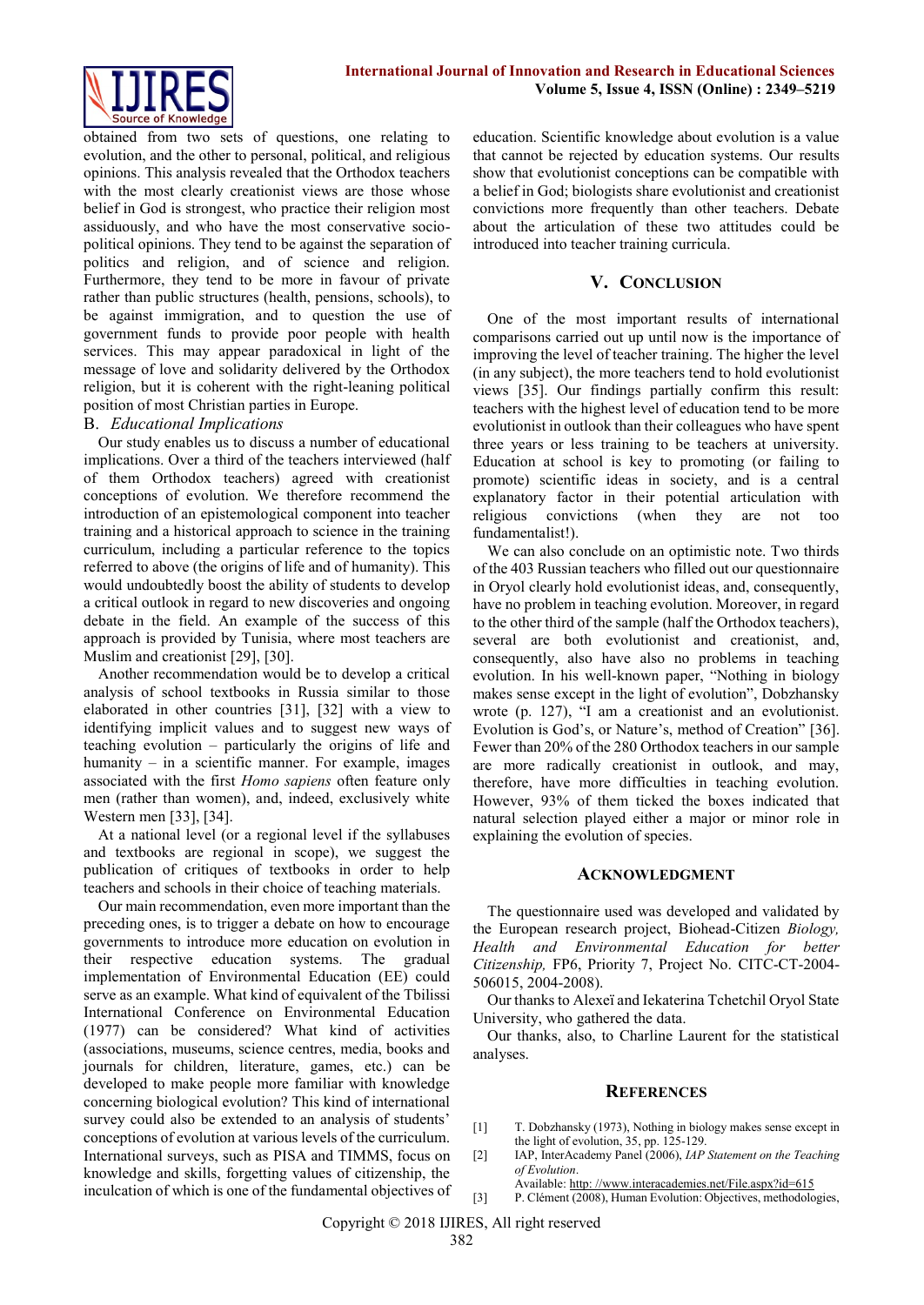

main achievements and implications. In Carvalho, G., Clément, P., Bogner, F. and Caravita, S. (Eds.), *BIOHEAD-Citizen: Biology, Health and Environmental Education for better Citizenship, Final Report* (pp. 54-67). Brussels: FP6, Priority 7, Project N° CITC-CT-2004-506015.

- [3] P. Clément, P., & M. P. Quessada (2008), Creationist and/or evolutionist Beliefs of Biology Teachers: a comparative Research in 19 countries. *Natures Sciences Sociétés, 16*, pp. 54-158.
- [4] P. Clément, & M. P. Quessada (2009), Creationist Beliefs in Europe. *Science, 324(26)*, pp. 16-44.
- [5] P. Clément & M. P. Quessada, M. P. (2012), Conceptions on Evolution from Christian teachers from 16 different countries. *Proceedings from 7èmes Rencontres de l'ARDIST, Les Cahiers d'Esquisse, 5*, pp. 95-104.
- [6] P. Clément (2015), Muslim teachers' conceptions of evolution in several countries. *Public Understanding of Science, 24(4)*, pp. 400-421.
- [7] P. Clément, P. (2014), Teachers' creationist conceptions in 30 countries. Do they vary according to their religion? *Éducation & Sociétés, 33(1)*, pp. 113-136.
- [8] P. Clément, (2015), Creationism, Science and Religion: A Survey of Teachers' Conceptions in 30 countries. *Procedia - Social and Behavioral Sciences*, 167, pp. 279–287.
- [9] P. Clément, (2015), Creationism, Science and Religion: A Survey of Teachers' Conceptions in 30 countries. *Procedia - Social and Behavioral Sciences*, 167, pp. 279–287.
- [10] M. Chan Kit Yok, P. Clément, L. Kim Leong, C. Lee Shing, C. & P. Anak Ragem (2015), Preliminary Results on Malaysian Teachers Conception of Evolution. *Procedia - Social and Behavioral Sciences, 167*, pp. 250–255.
- [11] H. A. Seo, & P. Clément (2015), Teachers' views on evolution: religion matters in South Korea. *Procedia - Social and Behavioral Sciences, 167*, pp. 96-102.
- [12] M. Stears, P. Clément, P, A. James & E. Dempster (2016), How does religion influence South African teachers' conceptions of evolution? *South African Journal of Science*, *112(5-6*), pp. 23-33.
- [13] J. Baubérot, J. (2010), Secularities in the world. Paris: Presses Universitaires de France.
- [14] G. Carvalho, P. Clément, P., F. Bogner & S. Caravita (2008), *BIOHEAD-Citizen: Biology, Health and Environmental Education for better Citizenship, Final Report*. Brussels: FP6, Priority 7, Project N° CITC-CT-2004-506015.
- [15] S. Dolédec & D. Chessel (1989), Seasonal Rhythms and stationary Components in the aquatic Environment. *Acta OEcologica, OEcologia Generalis, 10*, pp.207–232.
- [16] F. Munoz, F. Bogner, P. Clément & G. Carvalho (2009), Teachers' conceptions of nature and environment in 16 countries. *Journal of Environmental Psychology, 29*, pp. 407-413.
- [17] C. Romesburg (1985), Exploring, confirming, and randomization tests. *Computers & Geosciences*, *11(1)*, pp. 19-37.
- [18] R. Sabatier, J. D. Lebreton & D. Chessel (1989), Principal component analysis with instrumental variables as a tool for modeling composition data. In Renato Coppi and Silvano Bolasco (Eds.), *Multiway data analysis* (pp. 341-352). North-Holland: Elsevier Science Publishers B.V.
- [19] P. Clément (2014), Teachers' creationist conceptions in 30 countries. Do they vary according to their religion? *Éducation & Sociétés, 33(1)*, pp. 113-136.
- [20] P. Clément (2015), Creationism, Science and Religion: A Survey of Teachers' Conceptions in 30 countries. *Procedia - Social and Behavioral Sciences*, 167, pp. 279–287.
- [21] S. Hameed (2008), Bracing for Islamic Creationism (from the data published by Hassan, 2007). Science, 322, pp. 1637-1638.
- [22] P. Clément & M. P. Quessada (2013, August), Conceptions of Primary and Secondary Teachers from 28 countries on biological Evolution vary according to their Country and their Level of Training]. AREF's *Proceedings,* Montpellier, France. <http://hal.archives-ouvertes.fr/hal-01026095>
- [23] P. Clément (2014), Teachers' creationist conceptions in 30 countries. Do they vary according to their religion? *Éducation & Sociétés, 33(1)*, pp. 113-136.
- [24] P. Clément (2015), Muslim teachers' conceptions of evolution in several countries. *Public Understanding of Science, 24(4)*, pp. 400-421.
- [25] P. Clément (2015), Creationism, Science and Religion: A Survey of Teachers' Conceptions in 30 countries. *Procedia - Social and*

*Behavioral Sciences*, 167, pp. 279–287.

- [26] J. Stanisavljević, D. Đurić, L. Stanisavljević & P. Clément (2015), Analysis of pre-service and in-service views of evolution of Serbian teachers. *Archives of Biological Sciences*, *67*, pp. 317- 329.
- [27] S. Dray, D. Chessel & J. Thioulouse (2003), Co-inertia analysis and the linking of the ecological data tables. *Ecology, 84(11)*, pp. 3078–3089.
- [28] S. Aroua, M. Coquidé & S. Abbès (2005), Epistemological reflexions and the scientific status of biological evolution: case of a teaching content in Tunisia]. *Proceedings from Quatrièmes Rencontres Scientifiques de L'ARDIST*, pp. 25-32. Lyon: INRP.
- [29] S. Aroua, M. Coquidé & S. Abbès (2009), Overcoming the effect of the socio-cultural context: Impact of teaching evolution in Tunisia. *Evolution: Education and Outreach*-*2(3)*, pp. 474–478.
- [30] P. Clément (2008), Relating to critical analysis of school science textbooks. *Science Education International, 19(2)*, pp. 93-96. [http://www.icaseonline.net/sei/june2008/19-2-june-2008-93-](http://www.icaseonline.net/sei/june2008/19-2-june-2008-93-96.pdf) [96.pdf](http://www.icaseonline.net/sei/june2008/19-2-june-2008-93-96.pdf)
- [31] M. P. Quessada, P. Clément, B. Oerke & A. Valente (2008), Human evolution in science textbooks from twelve different countries. *Science Education International*, *19(2),* pp. 147-162. [http://www.icaseonline.net/sei/june2008/19-2-june-2008-](http://www.icaseonline.net/sei/june2008/19-2-june-2008-147_162.pdf) [147\\_162.pdf](http://www.icaseonline.net/sei/june2008/19-2-june-2008-147_162.pdf)
- [32] M. P. Quessada & P. Clément (2007), An epistemological approach to French curricula on human origin during the 19th & 20th centuries. *Science & Education, 16(9-10)*, pp. 991-1006.
- [33] M. P. Quessada, P. Clément, B. Oerke & A. Valente (2008), Human evolution in science textbooks from twelve different countries. *Science Education International*, *19(2),* pp. 147-162. [http://www.icaseonline.net/sei/june2008/19-2-june-2008-](http://www.icaseonline.net/sei/june2008/19-2-june-2008-147_162.pdf) [147\\_162.pdf](http://www.icaseonline.net/sei/june2008/19-2-june-2008-147_162.pdf)
- [34] P. Clément & M. P. Quessada (2014), Conceptions on Evolution from Christian teachers from 16 different countries. Proceedings form *7èmes Rencontres de l'ARDIST, Les Cahiers d'Esquisse, 5*, pp. 95-104.
- [35] T. Dobzhansky (1973), Nothing in biology makes sense except in the light of evolution, 35, pp. 125-129.

# **AUTHORS' PROFILE**



#### **Frédéric CHARLES**

Frédéric Charles was born in France in 1973. He studied biology at the University of Reims Champagne-Ardenne and completed a Master's degree at this University. His Ph.D. thesis that he defended at La Sorbonne (University of Paris Descartes) was about the first science and technology education in primary school.

He was associate in Biology Education at the University of Reims Champagne-Ardenne (France) and trained biology teachers for 14 years (1999-2012).

Dr. Charles is lecturer at University Claude Bernard Lyon 1 since 2013. He teaches at the High School of Education and does his research at the S2HEP laboratory. This research focuses on teachers' professional skills and biology content teaching and learning as metamorphosis, evolution and scientific classification.

### **Pierre CLÉMENT**



Pierre Clément is now retired, but is still active in research. Starting in Animal Biology (first prize of the French Society of Zoology in 1979), he then developed teaching and research in Biology Education, co-creating in 1986 a Master and a Laboratory of Science Education

(University Lyon 1). He was President of AEDB (Association Européenne de Didactique de la Biologie: 1989-1996). In 1996, he co-created ERIDOB (European Research in Didactics of Biology) and, in 1998, ARDIST (Association pour la Recherche en Didactique des Sciences et des Techniques). Since 2006, he is in the board of IOSTE (International Organization for Science and Technology Education).

He directed several national or international projects of research; the last one was BIOHEAD-Citizen (Biology, Health and Environmental Education for better Citizenship, 2004-2008; 19 countries). He is now extending this international research to other countries (presently a total of 34).

Copyright © 2018 IJIRES, All right reserved